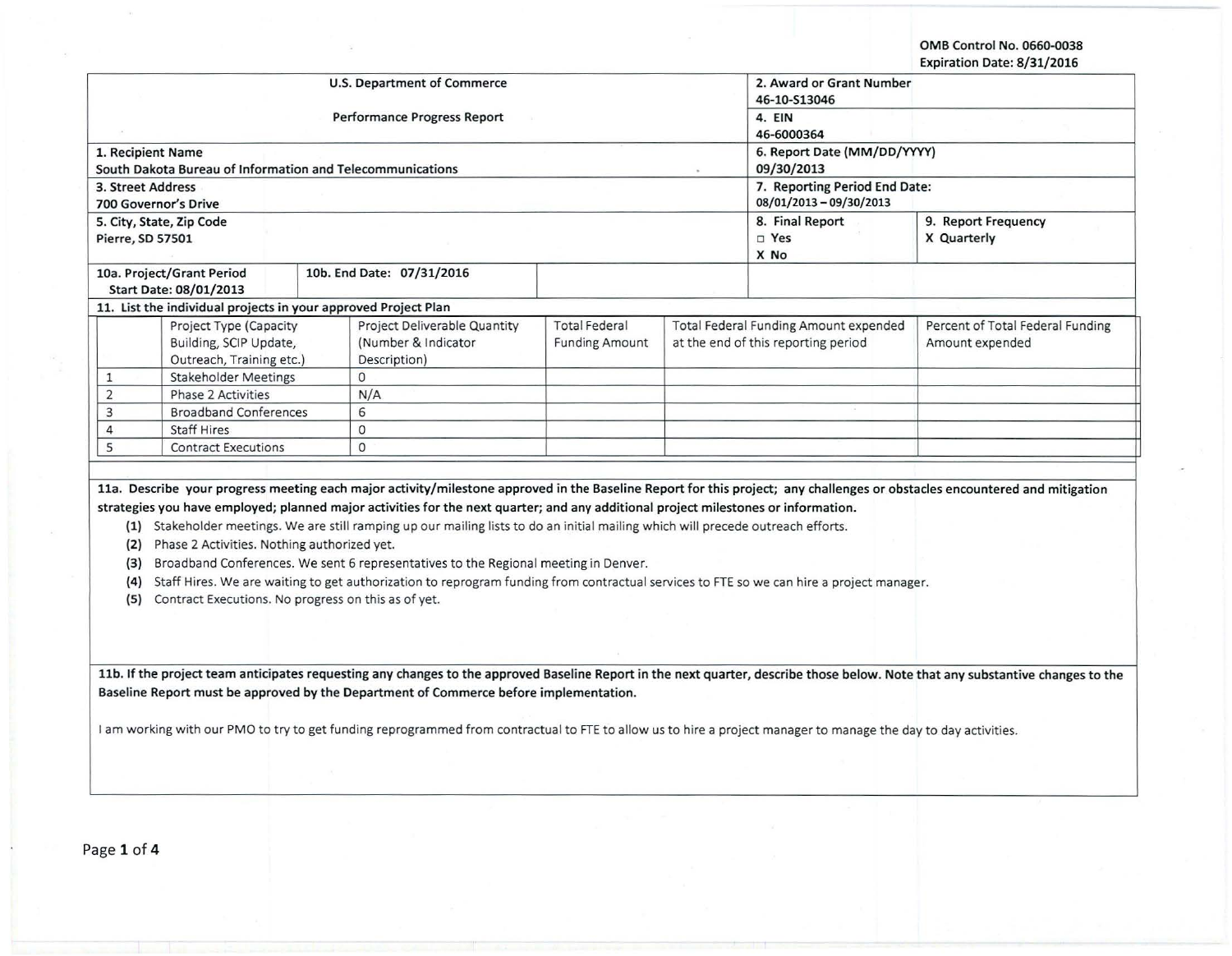11c. Provide any other information that would be useful to NTIA as it assesses this project's progress.

We are working to get our distribution lists developed to start our activities with a mailer. From that same process we will be soliciting participation in our broadband subcommittee, which will reside under our Public Safety Communications Council, our interoperability governance for LMR

11d. Describe any success stories or best practices you have identified. Please be as specific as possible.

We are loading our entire user community into the CASM tool, and are working with OEC to get a Broadband Workshop set up so that we can better utilize the functions within the tool.

12. Personnel

12a. If the project is not fully staffed, describe how any lack of staffing may impact the project's time line and when the project will be fully staffed.

We are working with the PMO to determine if we can reprogram funding from contractual services to personal services (FTE) to fund a project manager to assist the program manager with the day to day activities. Things will be delayed slightly until we get through this process so that we know funding levels in all areas.

## 12b. Staffing Table -We aren't showing any FTE salaries as match yet, so think FTE doesn't need to be filled in

| <b>Job Title</b>                  | FTE % | Project(s) Assigned                                                         | Change                |
|-----------------------------------|-------|-----------------------------------------------------------------------------|-----------------------|
| Statewide Project Coordinator     |       | Provide oversight of all SLIGP project activities                           | Started work on SLIGP |
| <b>Financial Assistant</b>        |       | Provide support for budget management, procurement, and processing invoices | Started work on SLIGP |
| Administrative Staffing Assistant |       | Provide administrative support for grant management                         | Started work on SLIGP |
| <b>Engineering Assistant</b>      |       | Provide administrative support for grant management                         | Started work on SLIGP |
|                                   |       |                                                                             |                       |
|                                   |       | Viscosione come e ca mind                                                   |                       |

Add Row Remove Row

13. Subcontracts (Vendors and/or Subrecipients)

13a. Subcontracts Table -Include all subcontractors. The totals from this table must equal the "Subcontracts Total" in Question 14f.

| Name                           | Subcontract Purpose                                | Type<br>(Vendor/Subrec.) | RFP/RFQ<br>Issued<br>(Y/N) | Contract<br>Executed<br>(Y/N) | Start<br>Date | End<br>Date | <b>Total Federal</b><br><b>Funds Allocated</b> | <b>Total Matching</b><br><b>Funds Allocated</b> | Project and % Assigned |
|--------------------------------|----------------------------------------------------|--------------------------|----------------------------|-------------------------------|---------------|-------------|------------------------------------------------|-------------------------------------------------|------------------------|
| Legal Rep                      | Formalize agreements<br>with local<br>governments  | Vendor                   | N                          | Ν                             | <b>TBD</b>    | <b>TBD</b>  | \$75,000                                       |                                                 | <b>NA</b>              |
| Regional<br>Contractors<br>(3) | Provide outreach &<br>data collection<br>statewide | Vendor                   | N                          | N                             | TBD           | <b>TBD</b>  | \$180,000                                      |                                                 | <b>NA</b>              |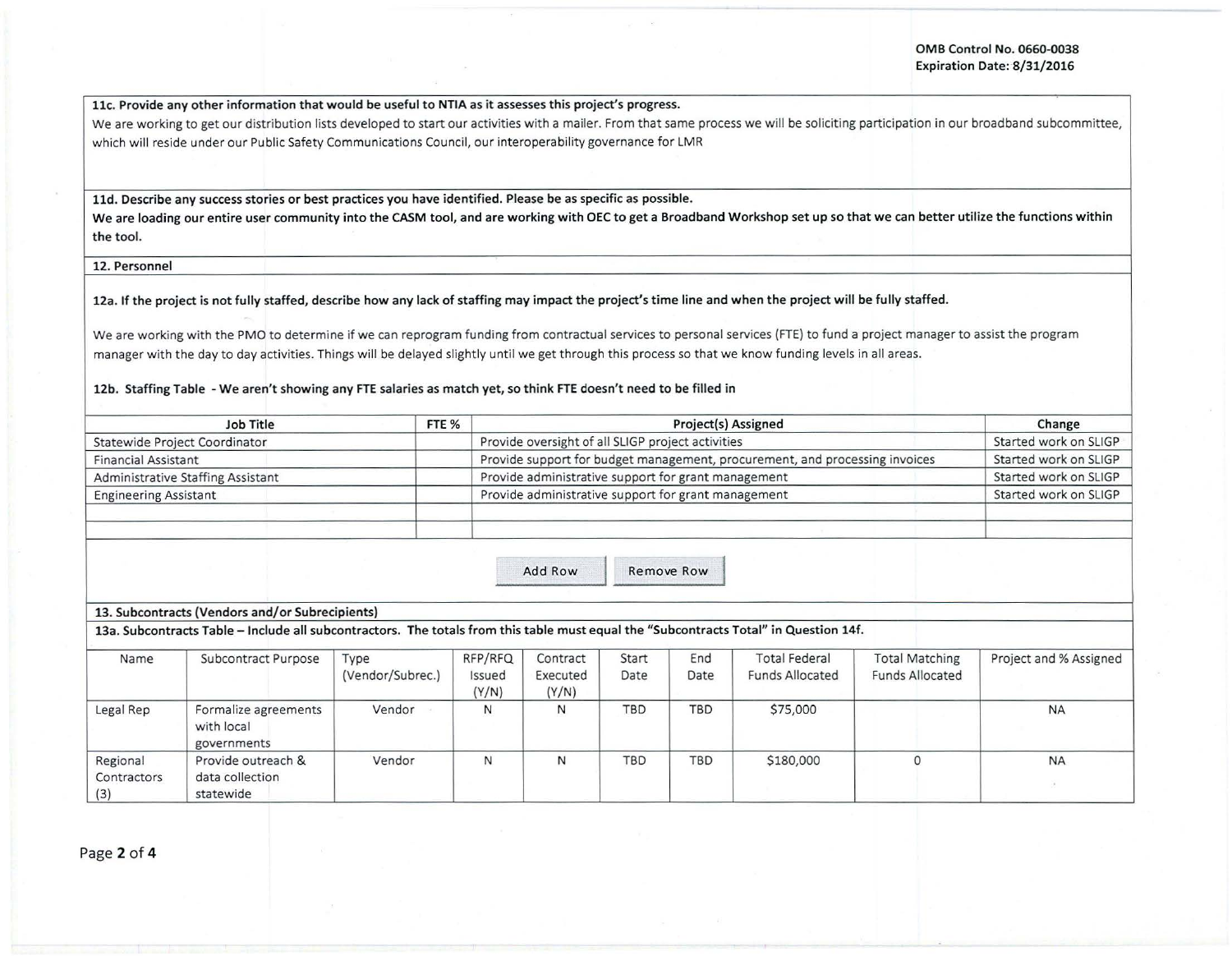## OMB Control No. 0660-0038 Expiration Date: 8/31/2016

| Web<br>Development                                                                                                                               | Upgrade the SD PS<br>Broadband website                                              |                              | Vendor<br>N                                                                                                   |              | N                   | TBD<br>TBD                           | $\mathbf{0}$ |                                         | \$51,000 | <b>NA</b>                |
|--------------------------------------------------------------------------------------------------------------------------------------------------|-------------------------------------------------------------------------------------|------------------------------|---------------------------------------------------------------------------------------------------------------|--------------|---------------------|--------------------------------------|--------------|-----------------------------------------|----------|--------------------------|
| Regional Plan<br>Coordinator                                                                                                                     | Align the SD plan with<br>other states and look<br>to utilize regional<br>resources |                              | $\mathsf{N}$<br>Vendor                                                                                        |              | $\mathsf{N}$        | TBD<br>TBD                           | \$180,000    |                                         |          |                          |
| SCIP<br>Contractor                                                                                                                               | Help the State update<br>the Broadband<br>portion of the SCIP                       |                              | Vendor                                                                                                        | $\mathsf{N}$ | N                   | <b>TBD</b><br><b>TBD</b>             | \$30,000     |                                         |          |                          |
|                                                                                                                                                  |                                                                                     |                              |                                                                                                               |              |                     |                                      |              |                                         |          |                          |
|                                                                                                                                                  |                                                                                     |                              |                                                                                                               |              |                     |                                      |              |                                         |          |                          |
|                                                                                                                                                  |                                                                                     |                              |                                                                                                               |              |                     |                                      |              |                                         |          |                          |
|                                                                                                                                                  |                                                                                     |                              | 13b. Describe any challenges encountered with vendors and/or subrecipients.                                   | Add Row      |                     | Remove Row                           |              |                                         |          |                          |
|                                                                                                                                                  |                                                                                     |                              | None at this time. We will start working on RFP development next quarter.                                     |              |                     |                                      |              |                                         |          |                          |
|                                                                                                                                                  |                                                                                     |                              | Columns 2, 3 and 4 must match your current project budget for the entire award, which is the SF-424A on file. |              |                     |                                      |              |                                         |          |                          |
|                                                                                                                                                  |                                                                                     |                              | Only list matching funds that the Department of Commerce has already approved.                                |              |                     |                                      |              |                                         |          |                          |
| 14. Budget Worksheet<br>Project Budget Element (1)                                                                                               |                                                                                     | Federal Funds<br>Awarded (2) | <b>Approved Matching</b><br>Funds (3)                                                                         | (4)          | <b>Total Budget</b> | <b>Federal Funds</b><br>Expended (5) |              | Approved Matching Funds<br>Expended (6) |          | Total Funds Expended (7) |
|                                                                                                                                                  |                                                                                     | 0.00                         | 55,683.00                                                                                                     |              | \$55,683.00         | 0.00                                 |              | 0.00                                    |          | 0.00                     |
|                                                                                                                                                  |                                                                                     | 0.00                         | 11,137.00                                                                                                     |              | \$11,137.00         | 0.00                                 |              | 0.00                                    |          | 0.00                     |
|                                                                                                                                                  |                                                                                     | 240,579.00                   | 127,684.00                                                                                                    |              | \$368,263.00        | 0.00                                 |              | 6.312.94                                |          | 6,312.94                 |
|                                                                                                                                                  |                                                                                     | 21,000.00                    | 0.00                                                                                                          |              | \$21,000.00         | 0.00                                 |              | 0.00                                    |          | 0.00                     |
|                                                                                                                                                  |                                                                                     | 20,439.00                    | 28,984.00                                                                                                     |              | \$49,423.00         | 0.00                                 |              | 0.00                                    |          | 0.00                     |
|                                                                                                                                                  |                                                                                     | 843,000.00                   | 51,000.00                                                                                                     |              | \$894,000.00        | 0.00                                 |              | 0.00                                    |          | 0.00                     |
| a. Personnel Salaries<br>b. Personnel Fringe Benefits<br>c. Travel<br>d. Equipment<br>e. Materials/Supplies<br>f. Subcontracts Total<br>g. Other |                                                                                     | 113,085.00                   | 35,040.00                                                                                                     |              | \$148,125.00        | 0.00                                 |              | 0.00                                    |          | 0.00                     |
| h. Total Costs                                                                                                                                   |                                                                                     | \$1,238,103.00               | \$309,528.00                                                                                                  |              | \$1,547,631.00      | \$0.00                               |              | \$6,312.94                              |          | \$6,312.94               |

- - - ---------- ---- --· ------- -